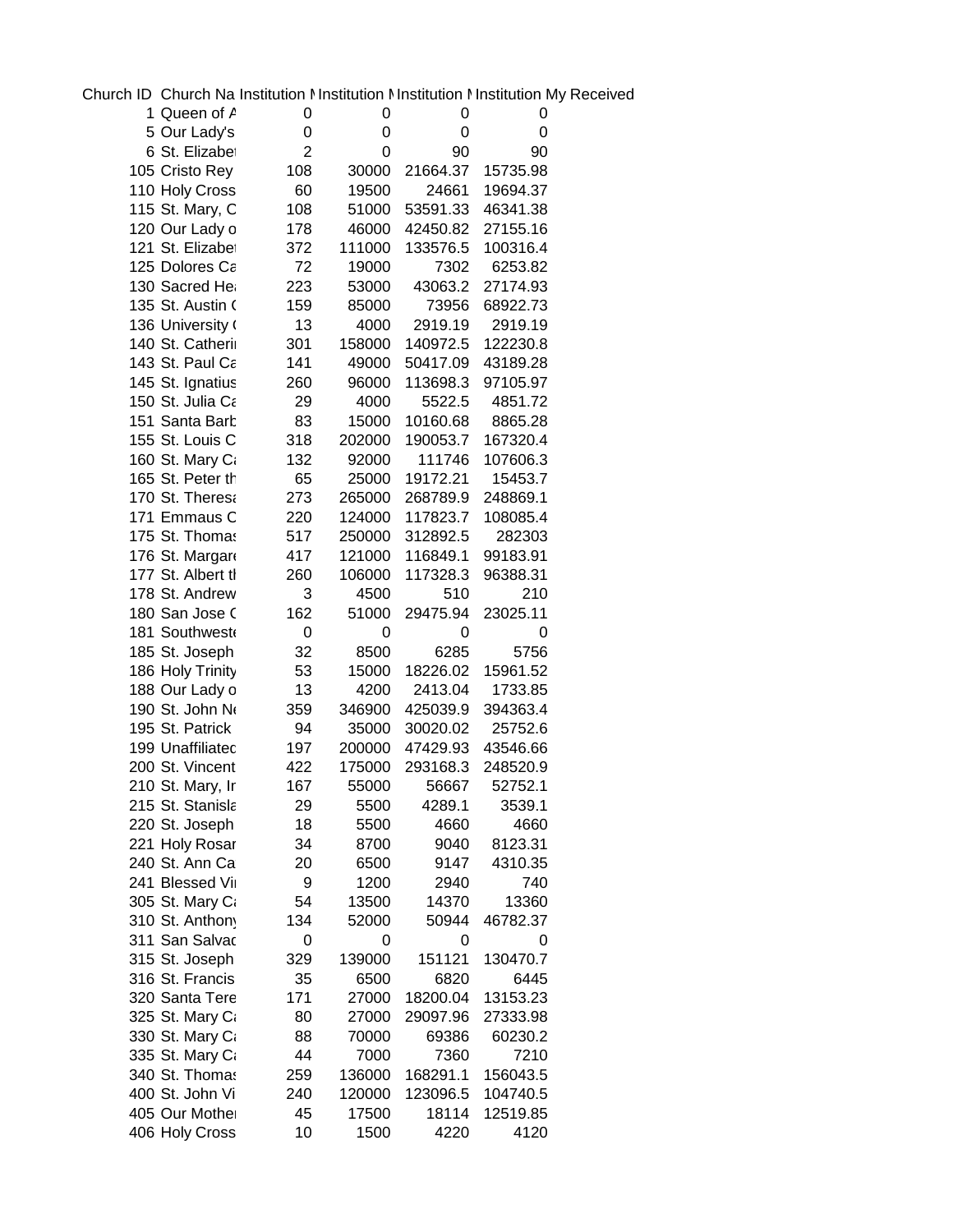| 410 Holy Trinity | 101 | 27500  | 31604.96 | 25494.01 |
|------------------|-----|--------|----------|----------|
| 415 Sacred Hea   | 145 | 22000  | 20372    | 16148.9  |
| 420 St. Helen C  | 337 | 187000 | 183778.8 | 167505   |
| 425 Sts. Cyril a | 81  | 17000  | 11802.5  | 11190.5  |
| 426 Santa Rosa   | 279 | 100000 | 129207   | 119857   |
| 430 St. Joseph   | 158 | 20500  | 41329.04 | 18943.99 |
| 431 Holy Vietna  | 411 | 85000  | 104222   | 94696.24 |
| 435 St. John th  | 147 | 52000  | 62803    | 55178.84 |
| 436 St. Charles  | 29  | 11000  | 9350     | 7628.31  |
| 438 St. Paul the | 70  | 26500  | 24440    | 23530.02 |
| 440 St. Joseph   | 56  | 10500  | 10204    | 8462.36  |
| 441 Holy Family  | 14  | 2000   | 1430     | 1380     |
| 445 St. William  | 503 | 296000 | 261697.7 | 208444.1 |
| 450 Our Lady o   | 50  | 10000  | 8533     | 5963.04  |
| 455 St. Mary of  | 152 | 29000  | 32497    | 28553.63 |
| 505 Ascension    | 201 | 82000  | 76174.92 | 61407.74 |
| 510 St. John Ca  | 142 | 32000  | 35810    | 32440.03 |
| 520 St. Margare  | 29  | 12000  | 4410     | 3443.39  |
| 521 St. Mary Ca  | 4   | 4000   | 1200     | 1200     |
| 525 St. Mary Ca  | 71  |        |          | 10082.08 |
| 530 Sacred Hea   |     | 9200   | 11852    |          |
|                  | 127 | 26000  | 25257    | 22173.66 |
| 535 St. Paul Ca  | 36  | 6000   | 5083     | 4250     |
| 604 San Juan I   | 8   | 1000   | 1236     | 806.02   |
| 605 San Franci   | 23  | 10000  | 4460     | 4133.5   |
| 606 Santa Cruz   | 258 | 65000  | 70605.59 | 54268.69 |
| 609 Good Shep    | 11  | 4000   | 1610     | 1610     |
| 610 St. Ferdina  | 63  | 20500  | 20543    | 17731.39 |
| 611 St. Mary Ca  | 75  | 30000  | 37040.12 | 33925.12 |
| 613 St. Martin I | 126 | 85000  | 119772   | 112498.2 |
| 615 St. Anthony  | 262 | 44000  | 51988.34 | 38123.24 |
| 616 St. Michael  | 36  | 4300   | 7548.53  | 4416.53  |
| 620 St. Mary of  | 109 | 35000  | 35733    | 27795.43 |
| 625 St. John th  | 64  | 11000  | 11645    | 9512.69  |
| 630 Immaculate   | 47  | 7000   | 8085     | 8085     |
| 635 Sacred He    | 112 | 39500  | 37640    | 34620.06 |
| 636 St. Mary of  | 59  | 14000  | 13399.42 | 11830.59 |
| 640 St. John th  | 140 | 85000  | 48588    | 38708.64 |
| 641 Our Lady o   | 58  | 16000  | 18711.57 | 17056.59 |
| 705 Christ the I | 125 | 78000  | 63729.16 | 56946.53 |
| 706 St. Stepher  | 51  | 16000  | 20228    | 16894.69 |
| 710 St. Michael  | 8   | 1500   | 665      | 665      |
| 711 St. Ann Ca   | 17  | 2400   | 1685     | 1660     |
| 715 St. Monica   | 53  | 10000  | 12110    | 10521.67 |
| 720 Holy Family  | 206 | 65000  | 80808.2  | 71237.23 |
| 725 St. Joseph   | 38  | 10000  | 9855     | 8840     |
| 726 Sts. Cyril a | 34  | 4100   | 3321.93  | 3321.93  |
| 730 Our Lady o   | 24  | 10500  | 11044    | 10287.32 |
| 735 St. Thomas   | 12  | 3000   | 2655     | 2475     |
| 740 St. Joseph   | 431 | 70000  | 88468.49 | 63564.65 |
| 743 St. Paul Ch  | 276 | 122000 | 144227.2 | 116386.6 |
| 745 St. Mary of  | 61  | 8600   | 12713.34 | 10578.36 |
| 746 Good Shep    | 16  | 5500   | 4383     | 2803     |
| 750 St. Mary Ca  | 44  | 9000   | 11559    | 8533.58  |
| 751 St. Peter C  | 12  | 4000   | 4460     | 3220     |
| 755 Our Lady o   | 64  | 12000  | 7533.33  | 6168.83  |